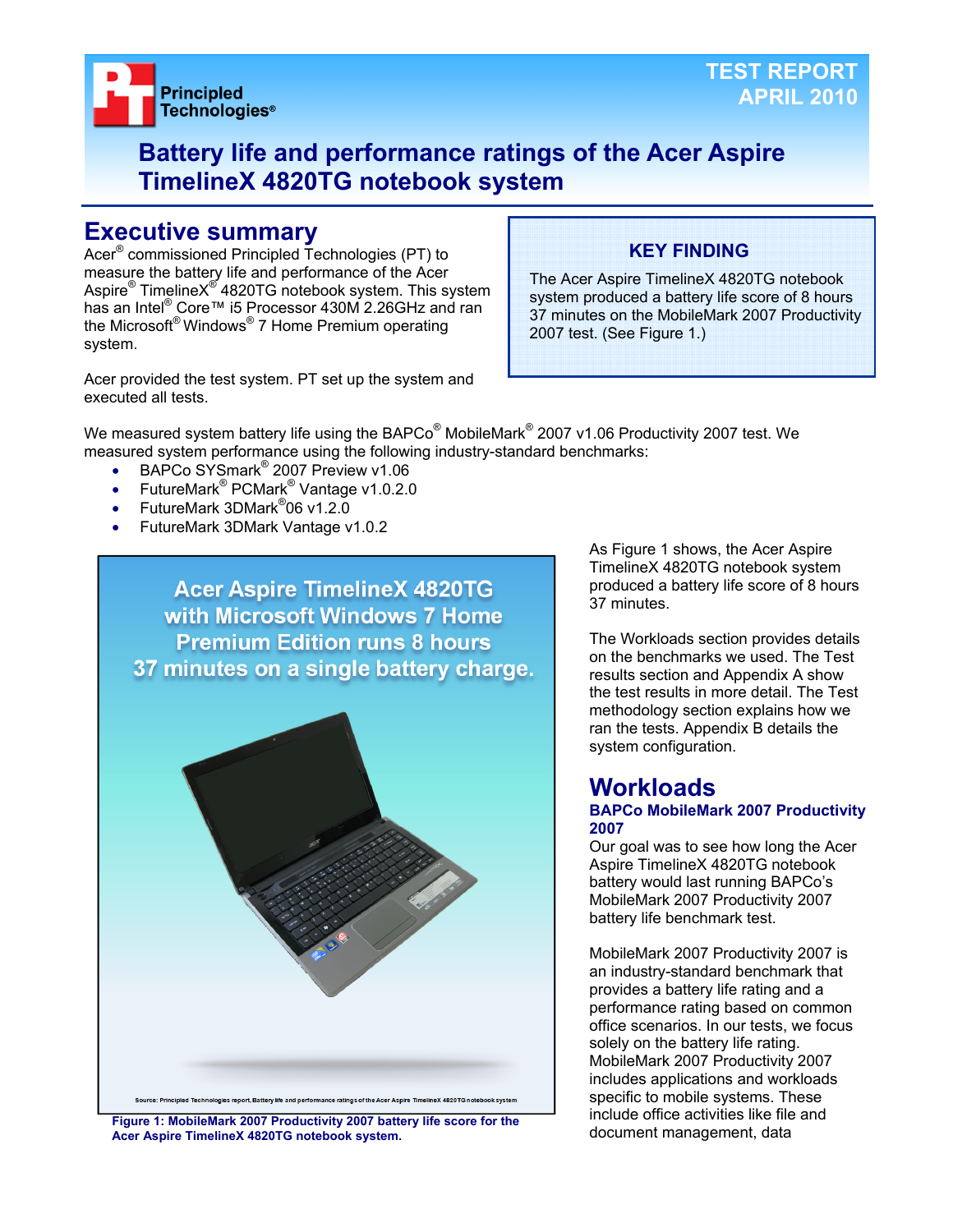processing, and rich content creation. This module provides a score for battery life of the tested applications.

MobileMark 2007 Productivity 2007 includes the following applications with their corresponding tasks:

- Microsoft Project 2003 (project management)
- $\bullet$  Microsoft Excel® 2003 (calculation sheets)
- Microsoft Outlook<sup>®</sup> 2003 (emails, calendars, scheduler)
- Microsoft PowerPoint<sup>®</sup> 2003 (slide presentations)
- Microsoft Word® 2003 (formatted text documents)
- WinZip<sup>®</sup> Computing and WinZip Pro 10.0 (compressed archives)
- Adobe<sup>®</sup> Photoshop<sup>®</sup> CS2 (manipulated and compressed images)
- Adobe Illustrator<sup>®</sup> CS2 (manipulated images)
- Adobe Flash<sup>®</sup> 8 (vector graphics, animation).

MobileMark 2007 measures system battery life in minutes. MobileMark 2007 records system battery life at the start of the Productivity 2007 benchmark. It repeats the benchmark workload until the system battery life is depleted, or until the system powers down due to low battery life. At the 7 percent battery life setting, MobileMark 2007 records a timestamp once per minute. At the end of the benchmark, it compares the beginning timestamp to the final (last recorded) timestamp. MobileMark 2007 derives its system battery life rating as the number of minutes between the start and end timestamps.

We followed the run rules that BAPCo specifies for MobileMark 2007 here: http://www.bapco.com/support/mobilemark2007/Manual/rules.html.

For more information on this benchmark, see http://www.bapco.com/products/mobilemark2007/.

## **BAPCo SYSmark 2007 Preview v1.06**

BAPCo's SYSmark 2007 Preview v1.06 performance metric tests processor performance in the following four office workload scenarios: e-learning, office productivity, video creation, and 3D modeling. SYSmark 2007 Preview records the time the system takes to complete each individual operation in each scenario. For more information on this benchmark, see http://www.bapco.com/products/sysmark2007preview/.

## **FutureMark PCMark Vantage v1.0.2.0**

FutureMark's PCMark Vantage v1.0.2.0 benchmark suite tests system CPU and GPU performance, RAM speeds, and hard drive read/write speeds. The benchmark runs common tasks such as video playback, audio and video transcoding, data encryption, Windows mail, game testing, and web page rendering. For more information on this benchmark, see http://www.futuremark.com/benchmarks/pcmarkvantage/introduction/.

## **FutureMark 3DMark06 v1.2.0**

FutureMark's 3DMark06 v1.2.0. benchmark suite tests system GPU DirectX<sup>®</sup>9 performance and CPU workload processing performance, primarily to report a system's 3D gaming capability. Tests include HDR rendering, shadow mapping, and pixel shading. For more information on this benchmark, see http://www.futuremark.com/benchmarks/3dmark06/introduction/.

## **FutureMark 3DMark Vantage v1.0.2**

FutureMark's 3DMark Vantage v1.0.2 benchmark suite tests system GPU DirectX10 performance, and requires either Microsoft Windows Vista or Windows 7. 3DMark Vantage v1.02 includes testing of GPU-powered physics, DirectX10-specific features, and procedural volumetric effects. Like 3DMark06 v1.2.0, 3DMark Vantage v1.02 provides an indication of a system's 3D gaming capability. For more information on this benchmark, see http://www.futuremark.com/benchmarks/3dmarkvantage/introduction/.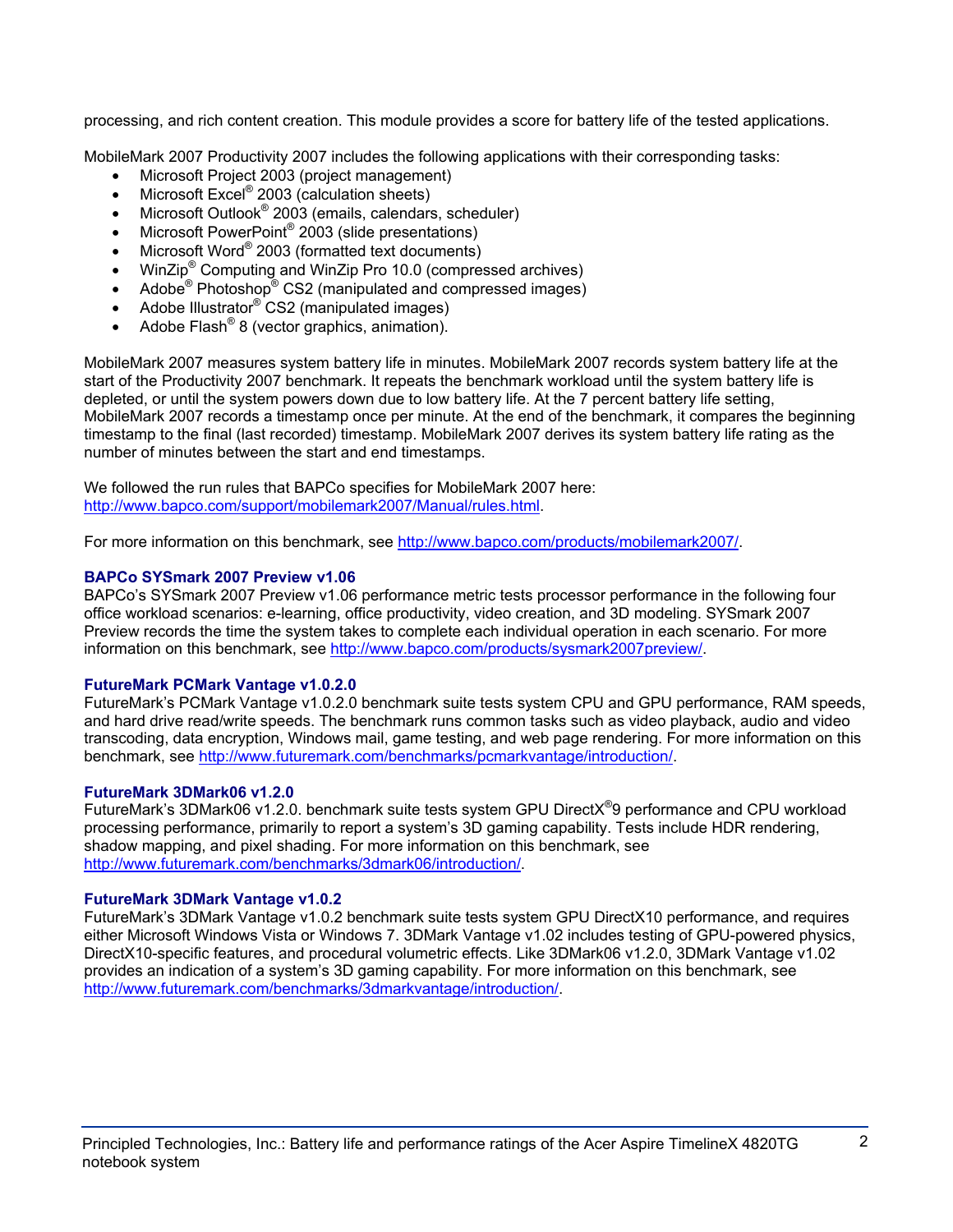## **Test results**

Figure 2 presents the median scores for the Acer Aspire TimelineX 4820TG notebook system on the benchmark tests we performed. For both MobileMark 2007 Productivity and SYSmark 2007 Preview, we conducted one conditioning run. We then conducted three official runs. For the remaining benchmarks, we conducted three runs. For MobileMark, we used the median of the Battery Life scores to determine the Performance Qualification score. In the event of a tie, we chose the run with the higher Performance Qualification score. For PCMark Vantage, we used the median of the PCMark Suite scores to determine the sub-scores. In the event of a tie, we chose the run with the higher Productivity score. For 3DMark06 and 3DMark Vantage, we used the median of the 3DMark Scores to determine the sub-scores. In the event of a tie, we chose the run with the higher CPU score. There were no ties in any of our tests. (Complete test results appear in Appendix A.)

| <b>Test</b>                                                          | <b>Score</b> |  |
|----------------------------------------------------------------------|--------------|--|
| BAPC0 MobileMark 2007 v1.06 Productivity (63 nits)                   |              |  |
| MobileMark 2007 - Productivity - Performance Qualification score     | 217          |  |
| MobileMark 2007 - Productivity - Battery Life score (minutes)        | 517          |  |
| BAPCo SYSmark 2007 Preview v1.06                                     |              |  |
| SYSmark 2007 Preview v1.06 Rating                                    | 148          |  |
| SYSmark 2007 Preview v1.06 - E-Learning                              | 128          |  |
| SYSmark 2007 Preview v1.06 - VideoCreation                           | 163          |  |
| SYSmark 2007 Preview v1.06 - Productivity                            | 140          |  |
| SYSmark 2007 Preview v1.06 - 3D                                      | 165          |  |
| <b>Futuremark PCMark Vantage 1.0.2.0</b>                             |              |  |
| <b>PCMark Suite</b>                                                  | 5,927        |  |
| <b>Memories Suite</b>                                                | 4,036        |  |
| TV and Movies Suite                                                  | 3,644        |  |
| <b>Gaming Suite</b>                                                  | 5,163        |  |
| <b>Music Suite</b>                                                   | 5,347        |  |
| <b>Communication Suite</b>                                           | 4,828        |  |
| <b>Productivity Suite</b>                                            | 5,164        |  |
| <b>HDD Test Suite</b>                                                | 3,306        |  |
| 3DMark06 1.2.0                                                       |              |  |
| <b>3D Mark Score</b>                                                 | 7,455        |  |
| SM2.0 Score                                                          | 2,717        |  |
| HDR/SM3.0 Score                                                      | 3,372        |  |
| <b>CPU Score</b>                                                     | 2,672        |  |
| 3DMark Vantage 1.0.2 run in Entry Level mode                         |              |  |
| <b>3DMark Score</b>                                                  | 11,923       |  |
| <b>GPU Score</b>                                                     | 15,106       |  |
| <b>CPU Score</b>                                                     | 7,305        |  |
| 3DMark Vantage 1.0.2 Performance Level with Post Processing disabled |              |  |
| <b>GPU Score</b>                                                     | 9,048        |  |

**Figure 2: Median benchmark scores for the Acer Aspire TimelineX 4820TG notebook system we tested.**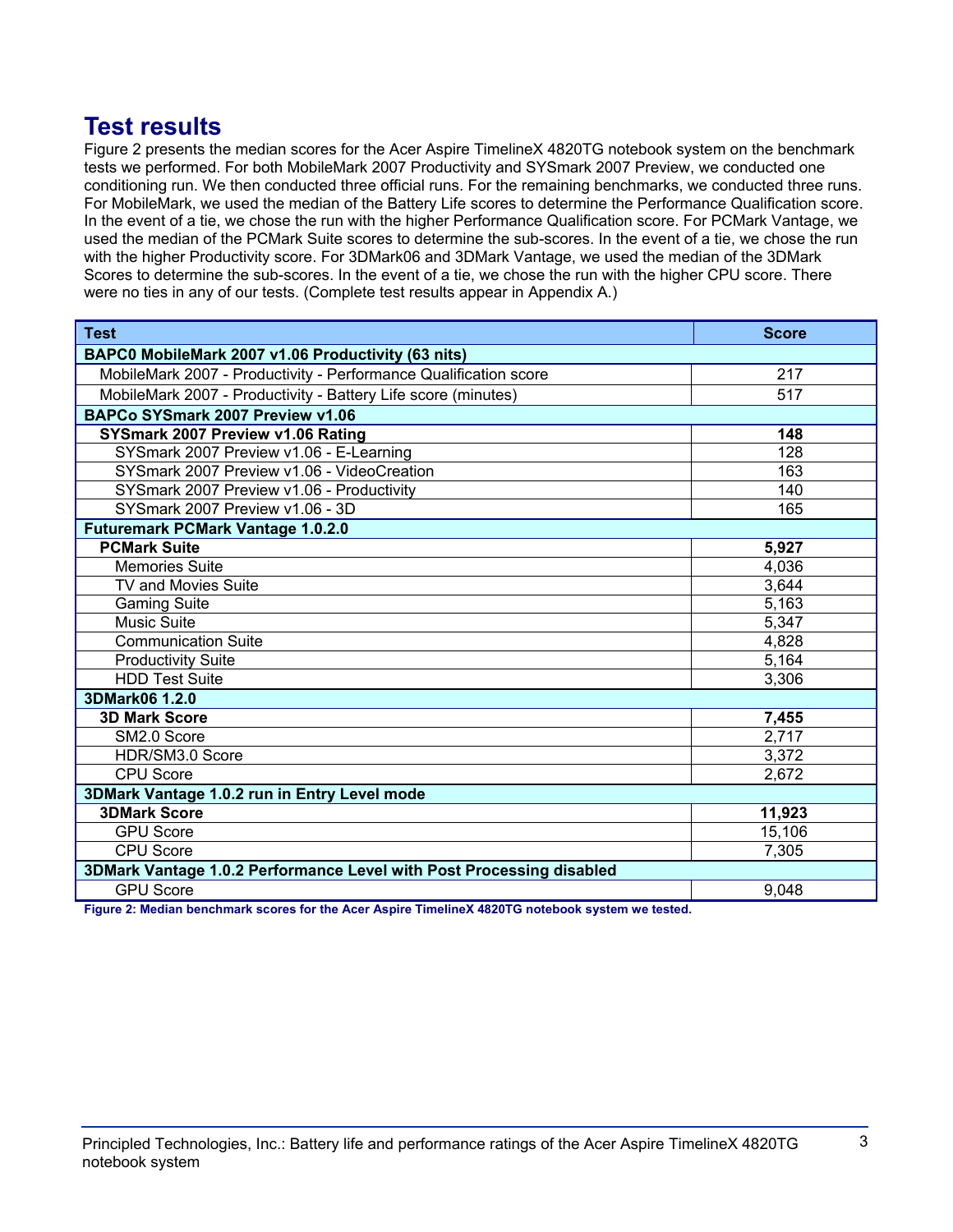# **Test methodology**

This section details the methodologies we followed in testing the system.

## **Measuring battery life with MobileMark 2007**

## **Antivirus software conflicts**

MobileMark 2007 is not compatible with any virus-scanning software, so we uninstalled any such software present on the notebook PCs before we installed the benchmark.

#### **Pre-installed software conflicts**

MobileMark 2007 installs the following applications, which its test scripts employ:

- $\bullet$  Adobe Photoshop 6.0.1
- InterVideo WinDVD<sup>®</sup> 6.0
- Macromedia<sup>®</sup> Flash<sup>®</sup> 5.0
- Microsoft Excel 2002
- Microsoft Outlook 2002
- Microsoft PowerPoint 2002
- Microsoft Word 2002
- Microsoft Visual® C++ 2005 Redistributable
- Netscape<sup>®</sup> Communicator 6.01
- Network Associates McAfee<sup>®</sup> VirusScan<sup>®</sup> 5.13
- WinZip Computing WinZip 8.0

If any of these applications are already on the system under test, they could cause problems with the benchmark due to software conflicts. To avoid any such issues, before we installed the benchmark, we uninstalled all conflicting pre-installed software applications, including different versions of any of the programs MobileMark 2007 uses.

#### **Display brightness and power settings**

The brightness of a notebook's display affects its battery life. Therefore, BAPCo requires that, before you test with MobileMark 2007, you do the following step: make sure the brightness of the notebook's monitor is greater than or equal to 60 nits on a completely white screen while the notebook is unplugged and running on battery power. The measurement follows the standards from the Video Electronics Standards Association (www.vesa.org/Standards/summary/2001\_6a.htm).

We complied with this standard for all the tests we ran by setting the notebook PC's brightness as close to 60 nits as we could without going below that brightness level. We used the following procedure before we started each test. Note: This procedure assumes we began with the notebook plugged into the power supply.

- 1. To create a completely blank, white screen, open Microsoft Paint by clicking Start $\rightarrow$ All Programs→Accessories→Paint.
- 2. Open the Attributes by pressing Ctrl+E.
- 3. Enter dimensions that are larger than the current screen resolution. For example, if the screen resolution is 1,280 x 800, type 1600 for Width and 1200 for Height.
- 4. Click OK.
- 5. Press Ctrl+F to view the bitmap image and render the screen totally white.
- 6. Wait 45 minutes to allow the screen to warm.
- 7. Unplug the notebook from the power supply, and measure the display's brightness using a luminance meter in the center of the screen. (We used the Gossen Mavolux5032C.)
- 8. If the reading is below or significantly greater than 60 nits, use the notebook's keyboard screenbrightness-adjustment keys to bring the display as close to 60 nits as possible, then retest.
- 9. Allow the notebook to run on battery power for 10 minutes, re-measure the display, and adjust the brightness up or down as necessary.
- 10. Verify that the notebook saved the brightness setting by plugging in the system, unplugging it, and taking another reading.

Note: If the notebook did not save this setting, use its power-management application(s) to set the brightness appropriately, and save that setting. If saving the settings is ineffective, use the keyboard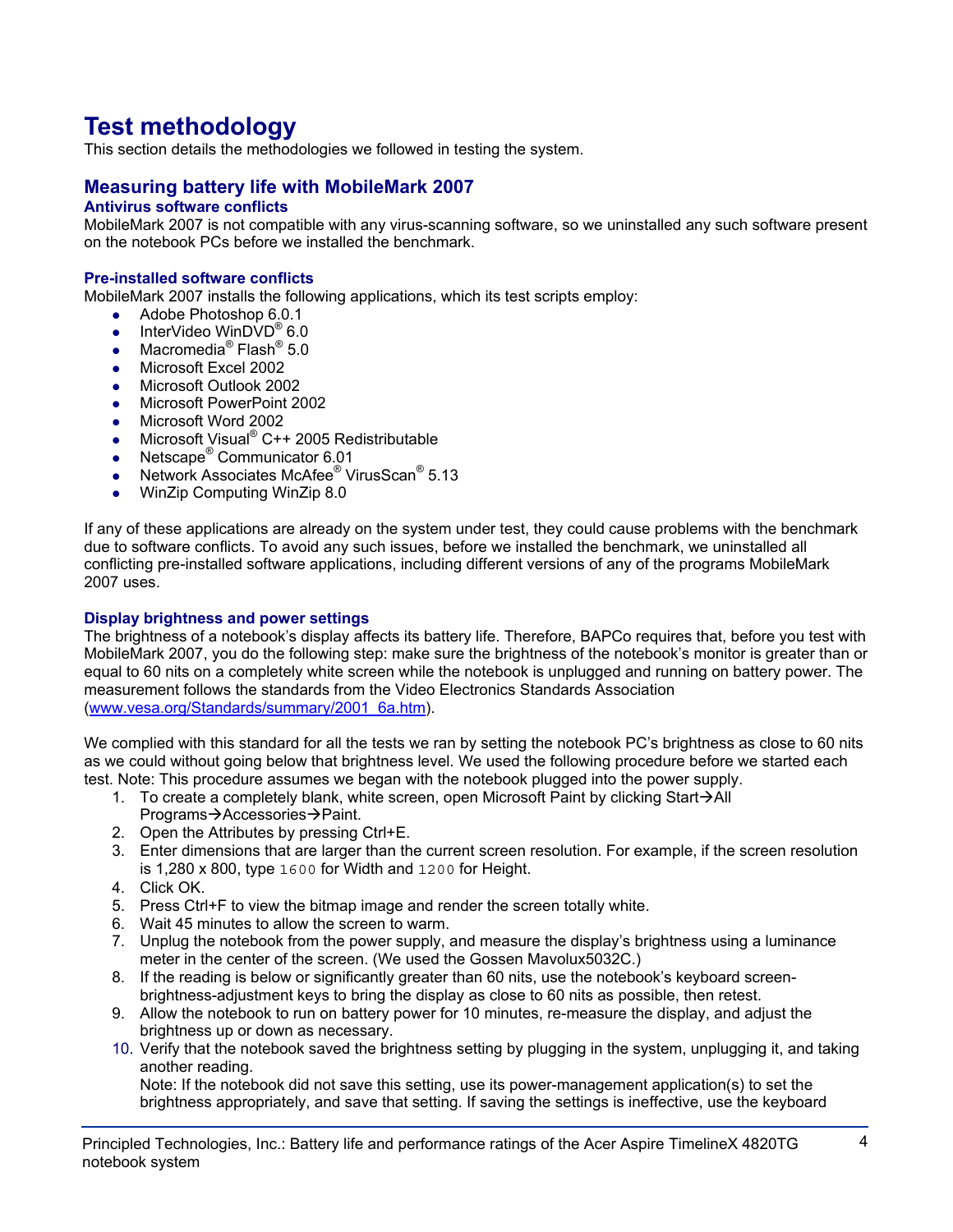brightness setting keys to adjust the screen to bring the display as close to 60 nits as possible. Next, note how many times you pressed the button to achieve the desired brightness. After unplugging the system under test, use the keyboard to set the desired brightness by pressing the brightness button as many times as you previously noted to return the screen to the correct brightness level.

## **BAPCo AutoConfig Tool v2.4.1**

This tool supports three levels of configuration:

- 1 . Only makes changes that are REQUIRED in order for the benchmark to run.
- 2 . Additionally, makes changes that are RECOMMENDED for repeatable results.
- 3 . Additionally, makes changes that help ensure best results.

We choose Level 3 in the AutoConfig tool.

The BAPCo AutoConfig tool makes the following configuration changes at each of the three levels:

## **Level 1—Required**

- Creates and activates a new power scheme that it names MobileMark 2007
- Disables hibernate, standby, and display standby
- Sets hard drive timeout and CPU power management Note: See the following Power schemes section for details on this scheme
- Disables Screen Saver
- Disables Windows Update
- Disables Desktop Cleanup Wizard
- Disables User Account Control (UAC)
- Disables Sidebar

## **Level 2—Recommended**

- Completes Level 1
- Disables Windows Security Center warning messages
- Disables Windows Firewall
- Disables incoming Remote Desktop connections
- Disables Windows Error Reporting to Microsoft
- Prevents the Welcome Center from running at startup

## **Level 3—Best scores**

- Completes Level 1 and Level 2
- Disables Windows Defender

## **Power schemes**

The BAPCo AutoConfig tool creates a MobileMark 2007 power scheme, which makes the following power option changes:

- a . Additional settings:
	- Require a password on wakeup: No
- b . Hard disk:
	- Turn off hard disk after: 3 minutes
- c . Wireless Adapter Settings:
	- Power Saving Mode: Maximum Power Saving
- d. Sleep:
	- Sleep after: Never
- e . USB settings
	- USB selective suspend setting: Enabled
- f . Power buttons and lid:
	- Lid close action: Do nothing
	- Power button action: Shut down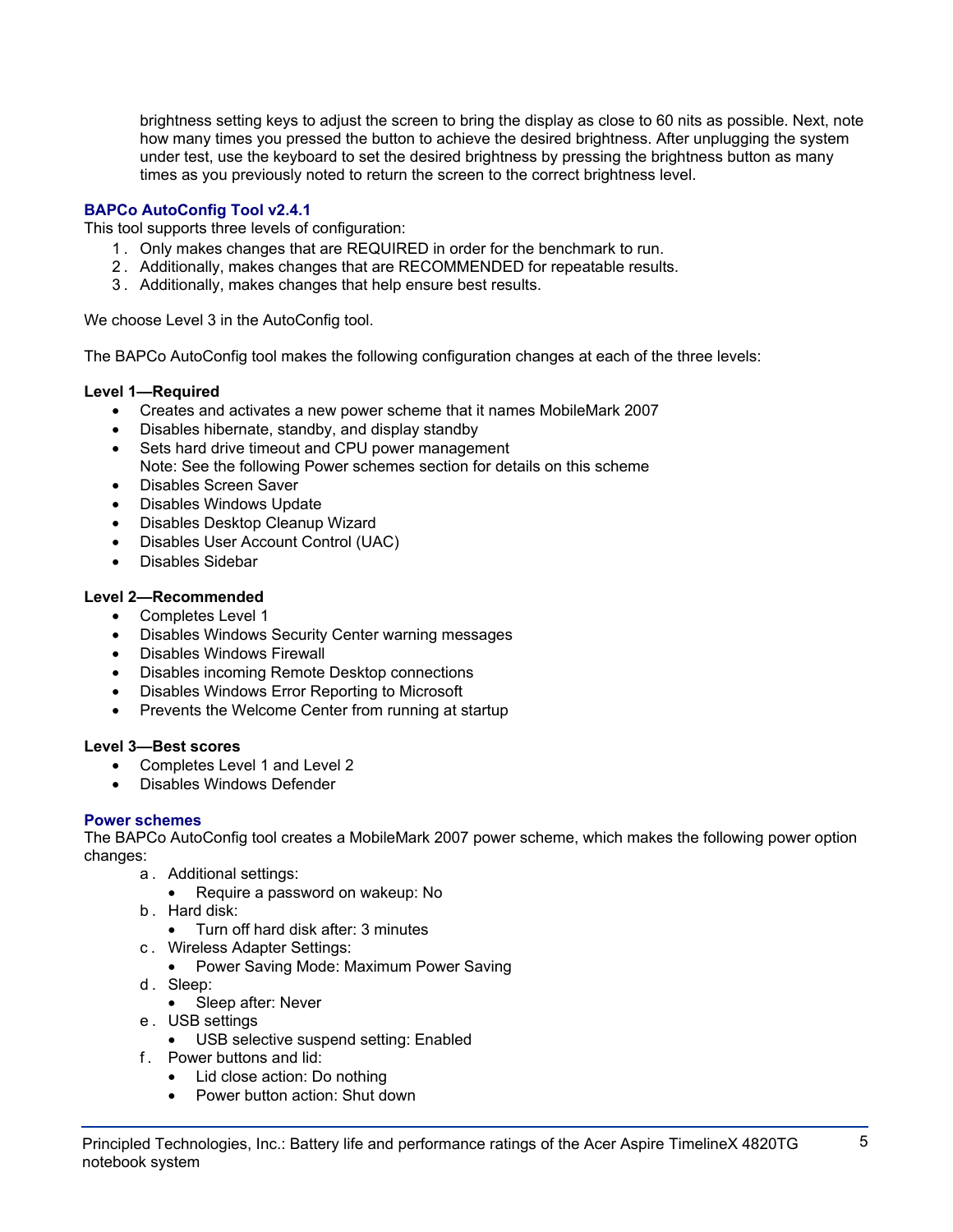- Sleep button action: Sleep
- Start menu power button: Shut down
- g . PCI Express:
	- Link State Power Management: Maximum power savings
- h . Processor power management:
	- Minimum processor state: 5%
	- Maximum processor state: 100%
- i. Search and Indexing:
	- Power Savings Mode: Power Saver
- j. Display:
	- Turn off display after: Never
	- Adaptive display: Off (Extends the time that Windows waits to turn off the display)
	- Display brightness: 100% (We then adjust the brightness percentage to be no less than 60 nits)
- k . Multimedia settings:
	- When sharing media: Prevent idling to sleep
- l. Battery:
	- Critical battery action: Shut down (on battery), Do nothing (plugged in)
	- Low battery level: 0%
	- Critical battery level: 0%
	- Low battery notification: Off
	- Low battery action: Do nothing

## **Installing MobileMark 2007 v.1.06 and configuring the system for testing**

- 1. Turn off the wireless network adapter by using the external toggle switch.
- 2. Insert the MobileMark 2007 Install DVD in the notebook PC's DVD drive.
- 3. When the Autoplay appears, click Run setup.exe.
- 4. At the Welcome screen, click Next.
- 5. Accept the license agreement, and click Next.
- 6. At the Choose Destination Location screen, accept the default location of C:\ProgramFiles (x86)\BapCo\MobileMark 2007, and click Next.
- 7. At the Ready to Install the Program screen, click Install.
- 8. At the InstallShield Wizard Complete screen, click Finish.
- 9. Download MobileMark 2007 Patch 5 from http://www.bapco.com/support, saving the download to the desktop.
- 10. Double-click the MobileMark 20007 Patch 5 desktop icon.
- 11. In the 7-Zip self-extracting archive window, select a location to extract the installation files, and click Extract.
- 12. Browse to the location of the extracted files, and double-click the MobileMark 2007 folder.
- 13. Double-click the MobileMark2007\_patch folder.
- 14. Double-click setup.
- 15. At the Welcome screen, click Next.
- 16. At the Update Complete window, click Finish.
- 17. Run the BAPCo Auto-configuration tool, v.2.4.1, or manually set the power options:
	- a. Insert the Auto-configuration tool disc in the notebook PC's DVD drive.
	- b. Double-click BAPCo\_AutoConfig.bat.
	- c. Type M to choose MobileMark 2007.
	- d. Type 3 to choose the changes that produce the best possible scores.
	- e. Type R to restart the system when the application prompts you to do so.
- 18. Adjust the screen brightness to no less than 60 nits:
	- a. Click the Windows start button, and type power options in the Windows Start Search box.
	- b. Click Change plan settings.
	- c. Click Change advanced power settings.
	- d. Expand the Display option, and change the Display brightness on battery and plugged in to the correct percentage that produces no less than 60 nits.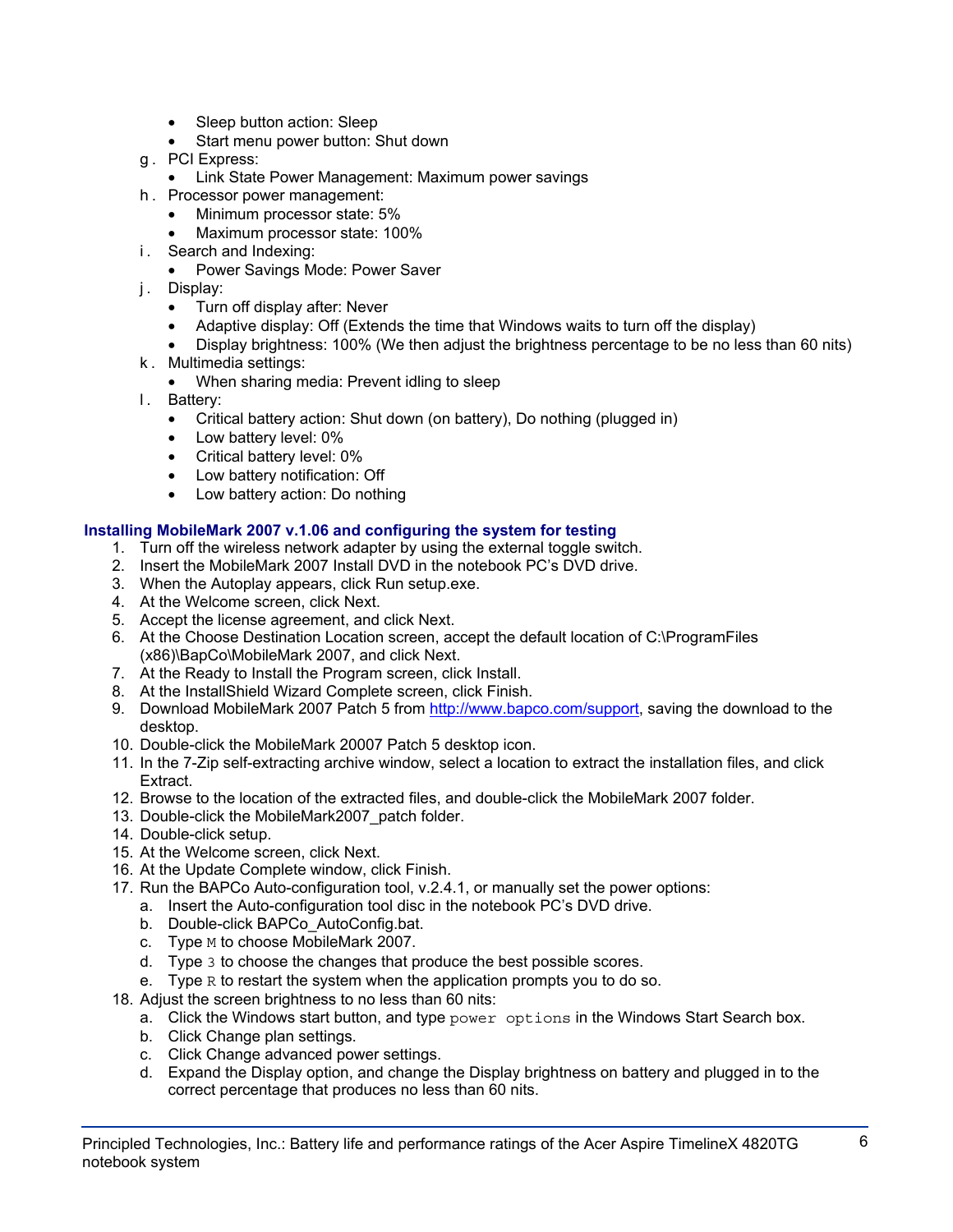Note: If you are unable to save these settings, please see the Displaying Brightness section above.

- 19. Disable automatic disk defragmentation:
	- a. Click the Windows start button, type disk defragmenter in the Windows Start Search box, and press Enter.
	- b. Click Configure Schedule.
	- c. Uncheck the box next to Run on a schedule, and click OK.
	- d. Click Close.
- 20. Disable System Protection:
	- a. Click the Windows start button, and type  $System$  in the Windows Start Search box. In the search results that appear, click System under the Control Panel heading.
	- b. Click System Protection in the left pane.
	- c. In the System Properties window under the System Protection tab, click the first Available Drive under the Protection Settings heading, and click Configure.
	- d. Click the Turn off system protection radio button, and click OK.
	- e. When prompted with Are you sure you want to turn off system protection on this drive?, click Yes.
	- f. Repeat steps c through e for any other Available Drives as necessary.
	- g. Click OK, and close the System window.
- 21. Disable Windows Desktop Search indexing:
	- a. Click the Windows start button, type Indexing Options in the Windows Start Search box, and press Enter.
	- b. Click Modify.
	- c. Under Change selected locations, uncheck the boxes next to each indexed location, and click OK. d. Click Close.
- 22. Defragment the hard drive(s):
	- a. Click the Windows start button, type disk defragmenter in the Windows Start Search box, and press Enter.
	- b. Highlight the local disk drive under Current status, and click Defragment disk.
	- c. When the process is complete, click Close.

## **Conditioning the battery**

- 1. Plug the AC power adapter into the notebook PC, and completely charge the battery.
- 2. Install MobileMark 2007 v1.06, following the steps we outlined in the Installing MobileMark 2007 section earlier in this section.
- 3. Double-click the MobileMark 2007 icon on the desktop.
- 4. Highlight the Productivity 2007 item in the left panel.
- 5. Type System Conditioning as the name for this test in the Project Name field in the top-right panel, and click Next Step.
- 6. If MobileMark 2007 lists no problems or warnings, click Next Step. If it does list any problems or warnings, close MobileMark 2007, and correct the problem(s) before proceeding.
- 7. After the benchmark integrity check, click Next in the Preparing a new test window.
- 8. When prompted, unplug the AC power adapter. The Productivity 2007 test begins immediately.
- 9. The test is complete when the notebook PC has fully depleted its battery and is no longer operational when running on battery power.
- 10. Plug the AC power adapter into the notebook PC, and completely charge the battery.

## **Measuring battery life with MobileMark 2007 v.1.06**

We performed the following steps to run the MobileMark Productivity 2007 benchmark:

- 1. Double-click the MobileMark 2007 icon on the desktop.
- 2. Select the Productivity 2007 test by highlighting it in the left panel.
- 3. Enter a name for this test in the Project Name field in the top right panel, and click Next Step.
- 4. If MobileMark 2007 lists no problems or warnings, click Next. If it does list any problems or warnings, close MobileMark 2007, and correct the problem(s) before proceeding.
- 5. After the benchmark integrity check, click Next in the Preparing a new test window.
- 6. When prompted, unplug the AC power adapter. The test begins immediately.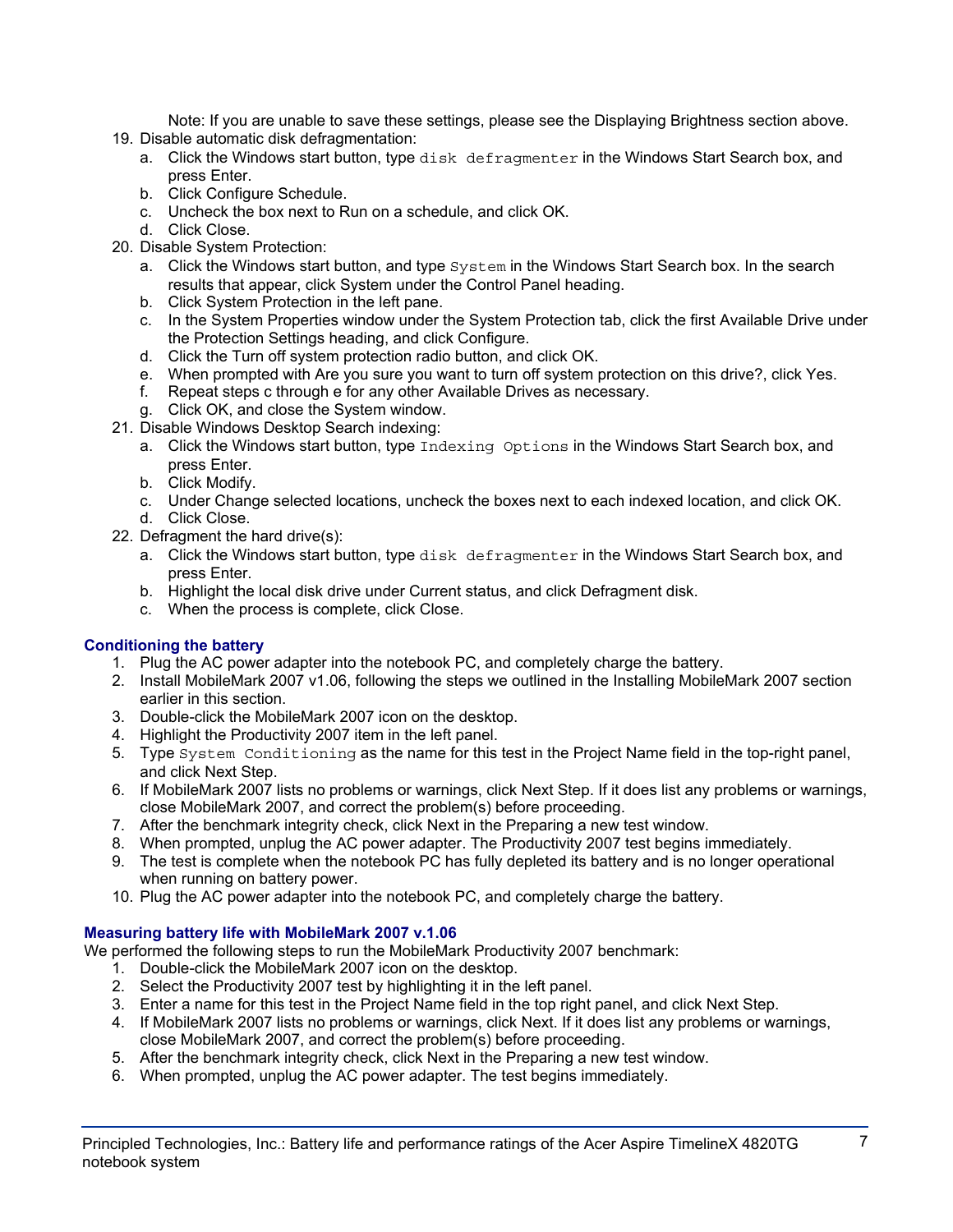7. The Productivity 2007 test is complete when the notebook PC has fully depleted its battery and is no longer operational when running on battery power.

We executed the MobileMark Productivity 2007 test three times on the system and took the median battery life run as the representative score for that test.

## **Getting the MobileMark 2007 results**

After each MobileMark Productivity 2007 test completed, we plugged the AC power adapter into the notebook PC and turned on the system. MobileMark 2007 started automatically after the system booted, analyzed the test scores, and opened the Test Results Viewer with the results from the last test.

To submit these results to BAPCo, we saved the test results directory by performing the following steps:

- 1. Browse to the C:\ Program Files (x86)\BAPCo\MobileMark 2007\results directory.
- 2. Select My Computer.
- 3. Select Local Disk (C:).
- 4. Select the Program Files directory.
- 5. Select the BAPCo directory.
- 6. Select the MobileMark2007 directory.
- 7. Select the results directory. (Note: The name of the directory for the Productivity 2007 results is the name you gave the test in Step 3 of the MobileMark Productivity 2007 process.)

## **Measuring performance with BAPCo SYSmark 2007 Preview v1.06**

## **Addressing antivirus software conflicts**

SYSmark 2007 is not compatible with any virus-scanning software, so we uninstalled any such software that was present on the notebook PC before we installed the benchmark.

#### **Addressing pre-installed software conflicts**

SYSmark 2007 installs the following applications, which its test scripts employ:

- $\bullet$  Adobe Photoshop 6.0.1
- InterVideo WinDVD 6.0
- Macromedia Flash 5.0
- Microsoft Excel 2002
- Microsoft Outlook 2002
- Microsoft PowerPoint 2002
- Microsoft Word 2002
- Microsoft Visual C++ 2005 Redistributable
- Netscape Communicator 6.01
- Network Associates McAfee VirusScan 5.13
- WinZip Computing WinZip 8.0

If any of these applications are already on the system under test, they cause problems with the benchmark due to software conflicts. To avoid any such issues, we uninstalled all conflicting pre-installed software applications, including different versions of any of the programs SYSmark 2007 uses. We did this before we installed the benchmark.

## **Setting up the test**

- 1. Reset the system to the base test image.
- 2. Disable the User Account Control.
	- a. Click the Windows start button, and type Change User Account Settings.
	- b. In the User Account Control Settings window, move the slider down to Never notify.
	- c. Click OK.
	- d. Click the You must restart your computer to apply these changes pop-up message that appears at the bottom right of the screen, and click Restart Now.
- 3. Insert the SYSmark 2007 Preview Disc 1 installation disc into the DVD drive.
- 4. In the Autoplay window that appears, click Run setup.exe.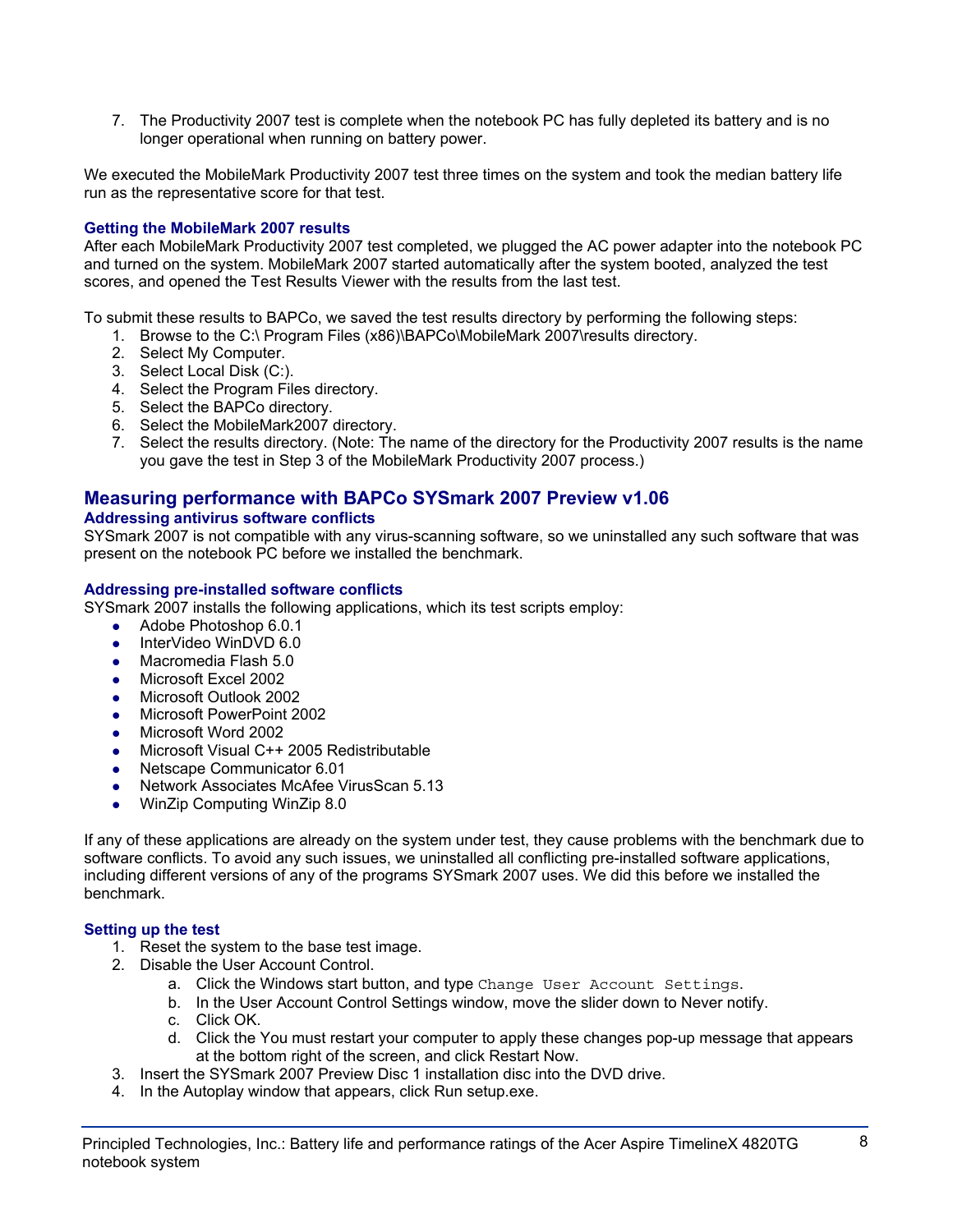- 5. At the Welcome to InstallShield Wizard screen, click Next.
- 6. At the License Agreement screen, select I accept the terms in the License Agreement, and click Next.
- 7. At the Choose Destination Location screen, click Next.
- 8. At the Ready to Install the Program screen, click Install.
- 9. When the application prompts you to do so, remove SYSmark 2007 Preview Disc 1, and insert SYSmark Preview Disc 2 into the DVD drive. Click OK.
- 10. When the installation is complete, click Finish.
- 11. Download SYSmark 2007 Preview Patch 5 from http://www.bapco.com/support, saving the download to the desktop.
- 12. Double-click the SYSmark2007Preview-Patch5.exe.
- 13. In the 7-Zip self-extracting archive window, select a location to extract the installation files, and click Extract.
- 14. Browse to the location of the extracted files, and double-click on the SYSmark2007 file folder.
- 15. Double-click setup.exe.
- 16. At the Welcome screen, click Next.
- 17. At the Update Complete screen, click Finish.
- 18. Run the BAPCo Auto-configuration tool, v.2.4.1, or manually set the power options:
	- a. Insert the Auto-configuration tool in the notebook PC's DVD drive.
		- b. Double-click BAPCo\_AutoConfig.bat.
		- c. Type S and press Enter to choose SYSmark 2007.
		- d. Type 3 and press Enter to choose the changes that produce the best possible scores.
		- e. Type R and press Enter to reboot the system when the application prompts you to do so.

## **Running the test**

- 1. Launch SYSmark 2007 Preview by double-clicking the desktop icon.
- 2. Click Run.
- 3. Select Official Run, choose 3 Iterations, check the box beside Perform conditioning run, and enter a name for that run.
- 4. When the benchmark completes and the main SYSmark 2007 Preview menu appears, click Save FDR to create a report.
- 5. Click OK to close the additional comments window, and select the location to save the report.
- 6. Select the desktop, and click Save.
- 7. Record the SYSmark results.

## **Measuring disk performance with PCMark Vantage 1.0.2.0**

## **Installing and patching PCMark Vantage**

- 1. Download the PCMark\_Vantage\_v100\_installer.exe Windows package from www.futuremark.com/benchmarks/pcmarkvantage/download/.
- 2. Install PCMark Vantage 1.0.0 with the default options by double-clicking the PCMark\_Vantage\_v100\_installer.exe file.
- 3. At the Welcome screen, click Next.
- 4. At the License Agreement window, click I accept the terms of the license agreement, and click Next.
- 5. At the Setup Type window click Express, and click Next.
- 6. At the Ready to Install the Program window, click Install.
- 7. When the PCMark Vantage Read Me page opens in your web browser, review the document, and click Close when you are finished.
- 8. At the InstallShield Wizard complete screen, click Finish.
- 9. Launch PCMark Vantage 1.0.0 by clicking on the PCMark Vantage x64 desktop icon. Enter the registration code, click Register, and click OK.
- 10. Exit PCMark Vantage 1.0.0.
- 11. Download the PCMark Vantage 1.0.2.0 Patch (PCMark\_Vantage\_v102\_patch\_1901.exe Windows package) from www.futuremark.com/benchmarks/pcmarkvantage/download/.
- 12. Install the patch by double-clicking the PCMark Vantage v102 patch 1901.exe file.
- 13. At the Welcome screen, click Next.
- 14. At the Update Complete screen, click Finish.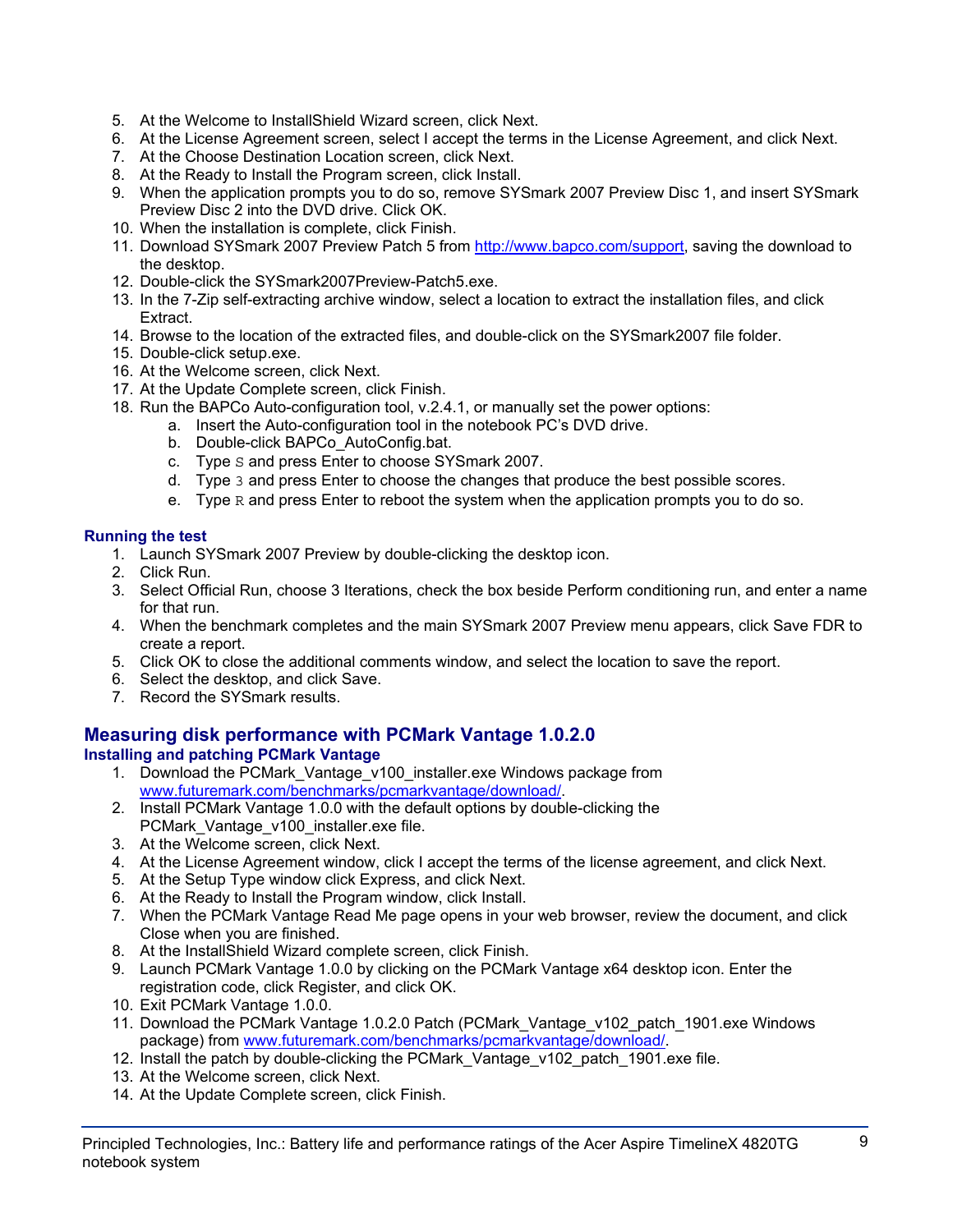## **Running PCMark Vantage 1.0.2.0**

- 1. Reboot the system, and wait 2 minutes.
- 2. Double-click the PCMark Vantage desktop icon to launch the benchmark.
- 3. Verify all test suites are selected, and that the HDD Suite target is set to C:.
- 4. Accept the default settings, and click Run Benchmark.
- 5. When the benchmark run completes, click Submit results.
- 6. Take a screenshot of the results, and record them as follows:
	- PCMark Suite
	- Memories Suite
	- TV and Movies Suite
	- Gaming Suite
	- Music Suite
	- Communication Suite
	- Productivity Suite
	- HDD Test Suite
- 7. Perform steps 1 through 6 two more times, and report the median of the three runs.

#### **Measuring graphics performance with 3DMark Vantage 1.0.2 Installing and patching 3DMark Vantage**

- 1. Download the 3DMark\_Vantage\_v100\_installer.exe Windows package from http://www.futuremark.com/benchmarks/3dmarkvantage/download/.
- 2. Install 3DMark Vantage 1.0.2 with the default options by double-clicking the 3DMark\_Vantage\_v102\_1901.exe file.
- 3. At the Welcome screen, click Next.
- 4. At the License Agreement screen, click I accept the terms of the license agreement, and click Next.
- 5. At the Setup Type screen, click Express, and click Next.
- 6. At the Ready to Install the Program screen, click Install.
- 7. When the 3DMark Vantage Read Me page appears in your Web browser, review the document, and click Close when you are finished.
- 8. At the Setup Complete screen, click Finish.
- 9. Launch 3DMark Vantage 1.0.2 by double-clicking on the 3DMark Vantage desktop icon. Enter the registration code, and click Register.
- 10. Exit 3DMark Vantage 1.0.2.

## **Running 3DMark Vantage 1.0.2**

For Performance-level results:

- 1. Reboot the system, and wait 2 minutes.
- 2. Double-click the 3DMark Vantage desktop icon to launch the benchmark.
- 3. To close the Important Information window, click Close.
- 4. In the 3DMark Vantage Main section, click the Preset pull-down menu arrow, and select Custom.
- 5. Click the Options tab, then set Texture Quality, Shadow Shader Quality, Shadow Resolution Quality, and Shader Quality to Performance by using the drop-down menus for each setting.
- 6. Disable all the Post Processing settings by clicking the checkboxes beside each name in the Post Processing column.
- 7. Click the Graphic Tests tab, and ensure that both tests are selected.
- 8. Click the CPU Tests tab, and deselect both tests by clicking the check mark by each title.
- 9. Click the Feature Tests tab, and deselect all six tests by clicking the check mark by each title.
- 10. Click Run Benchmark.
- 11. When the benchmark run completes, take a screenshot of the results, and record the score as the GPU Score.
- 12. Perform steps 1 through 10 two more times, and report the median of the three runs.

For Entry-level results:

- 1. Reboot the system, and wait 2 minutes.
- 2. Double-click the 3DMark Vantage desktop icon to launch the benchmark.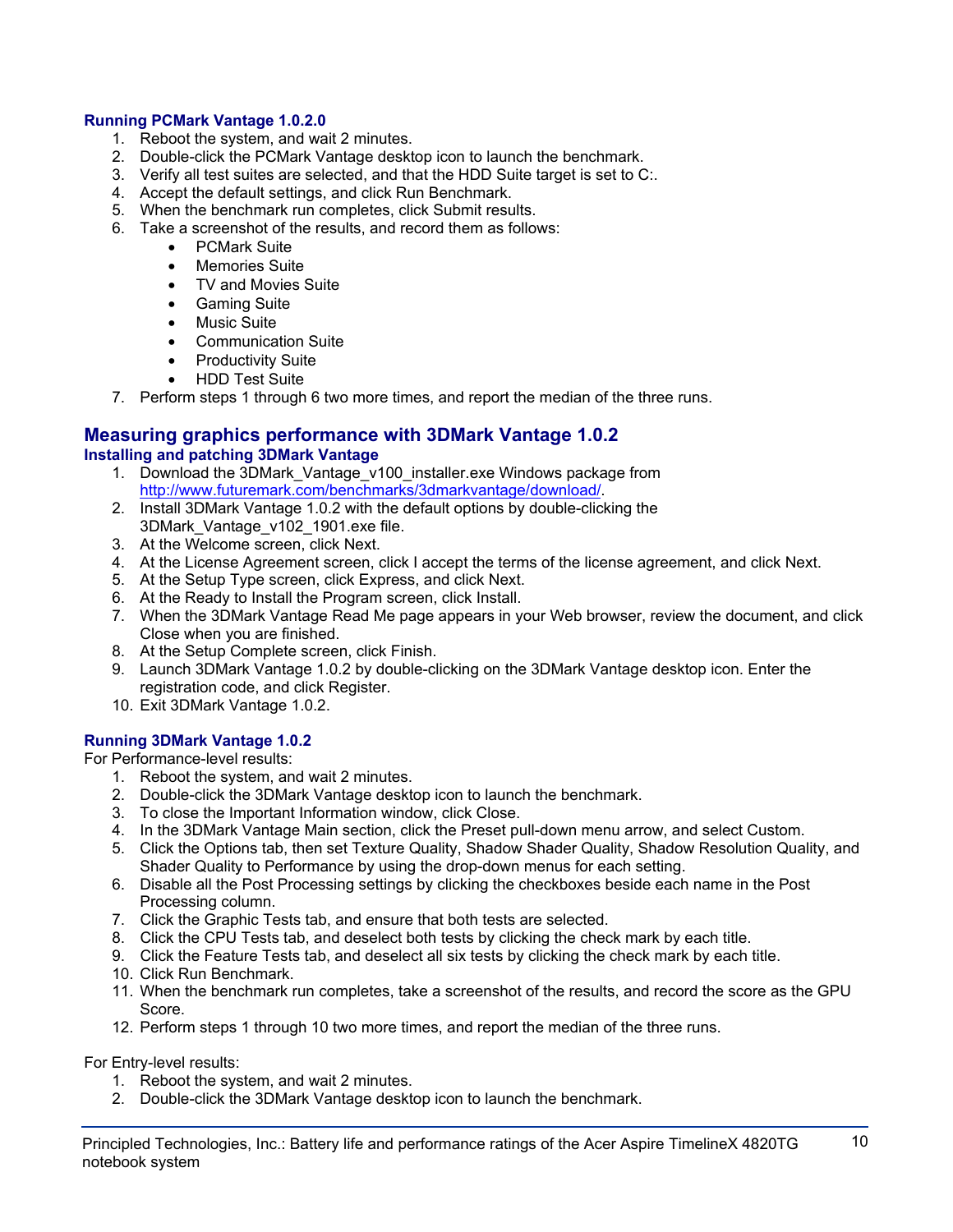- 3. In the 3DMark Vantage Main section, click the Preset drop-down menu arrow, and select Entry.
- 4. Click the Options tab, then click the Graphic Tests tab, and ensure that both tests are selected.
- 5. Click the CPU Tests tab, and ensure that both tests are selected.
- 6. Click the Feature Tests tab, and deselect all six tests by clicking the check mark by each title.
- 7. Click Run Benchmark.
- 8. When the benchmark run completes, click Submit results.
- 9. Take a screenshot of the results, and record them as follows:
	- 3DMark Score
	- **GPU Score**
	- CPU Score

10. Perform steps 1 through 10 two more times, and report the median of the three runs.

## **Measuring graphics performance with 3DMark06 1.2.0 Installing and patching 3DMark06**

- 1. Download the 3DMark06\_v120\_1901.exe package from http://www.futuremark.com/benchmarks/3dmarkvantage/download/.
- 2. Install 3DMark06 1.2.0 with the default options by double-clicking the 3DMark06 v120 1901.exe file.
- 3. At the Welcome screen, click Next.
- 4. At the License Agreement screen, click the I accept the terms of the license agreement radio button, and click Next.
- 5. At the Installation Destination screen, accept default destination by clicking Next.
- 6. At the begin installation screen, click Install.
- 7. When the Question pop-up appears, click Yes.
- 8. At the Installing Microsoft DirectX pop-up, click the I accept the agreement radio button, and click Next.
- 9. At the DirectX Setup screen, click Next.
- 10. At the Installation Complete screen, click Finish.
- 11. At the OpenAL Installer screen, click OK.
- 12. At the OpenAL Installer message pop-up, click OK.
- 13. At the FutureMark Registration screen, enter the registration code, and click Next.
- 14. At the InstallShield Wizard Complete screen, click Finish.
- 15. When the 3DMark06 Read Me page appears in your Web browser, review the document, and click Close when you are finished.

## **Running 3DMark06 1.2.0**

- 1. Reboot the system and wait 2 minutes.
- 2. Double-click the 3DMark06 desktop icon to launch the benchmark.
- 3. Close the Tip of the Day pop-up.
- 4. Click Select… under Tests, and click Select all. Click OK.
- 5. Accept the default settings, and click Run 3DMark.
- 6. When the benchmark run completes, click To Excel, and safe the results as an Excel file by clicking Save.
- 7. Record the results from the 3DMark Score window or the Excel file as follows:
	- 3D Mark Score
	- SM2.0 Score
	- HDR/SM3.0 Score
	- CPU Score
- 8. Perform steps 1 through 6 two more times, and report the median of the three runs.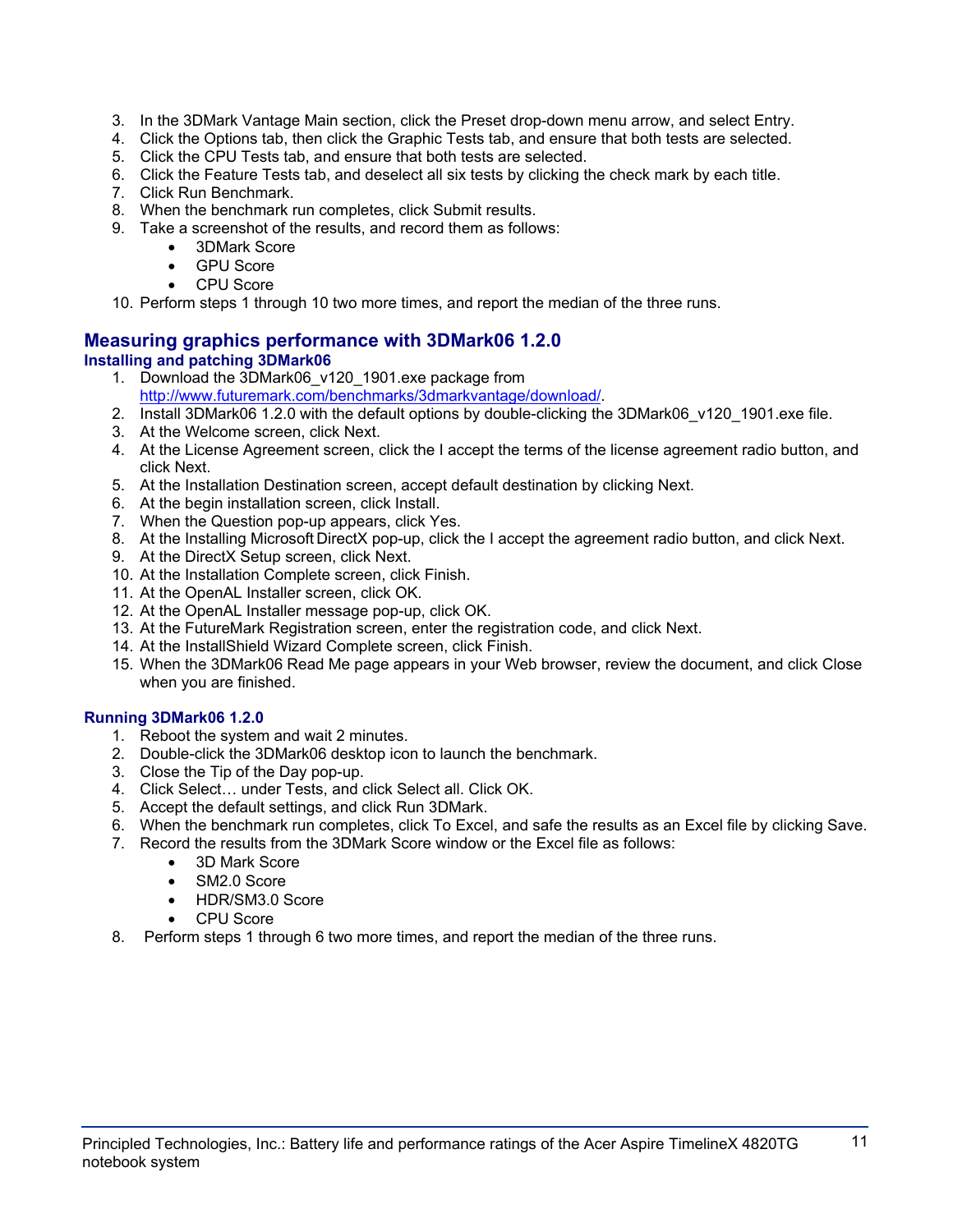## **Appendix A – Complete test results**

Figure 3 presents the complete MobileMark 2007 Productivity 2007 test results for the test system. We conducted one conditioning run followed by three official MobileMark 2007 Productivity 2007 runs.

| <b>Test</b>                                                                   | <b>Score</b> |
|-------------------------------------------------------------------------------|--------------|
| <b>MobileMark 2007 Productivity 2007</b>                                      |              |
| MobileMark 2007 - Productivity 2007 - Performance Qualification score - Run 1 | 216          |
| MobileMark 2007 - Productivity 2007 - Performance Qualification score - Run 2 | 217          |
| MobileMark 2007 - Productivity 2007 - Performance Qualification score - Run 3 | 217          |
| MobileMark 2007 - Productivity 2007 - Battery Life score (minutes) - Run 1    | 517          |
| MobileMark 2007 - Productivity 2007 - Battery Life score (minutes) - Run 2    | 517          |
| MobileMark 2007 - Productivity 2007 - Battery Life score (minutes) - Run 3    | 511          |
| SYSmark 2007 Preview v1.06                                                    |              |
| SYSmark 2007 Preview v1.06 Rating                                             | 148          |
| SYSmark 2007 Preview v1.06 - E-Learning                                       | 128          |
| SYSmark 2007 Preview v1.06 - VideoCreation                                    | 163          |
| SYSmark 2007 Preview v1.06 - Productivity                                     | 140          |
| SYSmark 2007 Preview v1.06 - 3D                                               | 165          |
| SYSmark 2007 Preview v1.06 - E-Learning Run 1                                 | 127          |
| SYSmark 2007 Preview v1.06 - VideoCreation Run 1                              | 158          |
| SYSmark 2007 Preview v1.06 - Productivity Run 1                               | 138          |
| SYSmark 2007 Preview v1.06 - 3D Run 1                                         | 165          |
| SYSmark 2007 Preview v1.06 - E-Learning Run 2                                 | 128          |
| SYSmark 2007 Preview v1.06 - VideoCreation Run 2                              | 160          |
| SYSmark 2007 Preview v1.06 - Productivity Run 2                               | 142          |
| SYSmark 2007 Preview v1.06 - 3D Run 2                                         | 165          |
| SYSmark 2007 Preview v1.06 - E-Learning Run 3                                 | 129          |
| SYSmark 2007 Preview v1.06 - VideoCreation Run 3                              | 170          |
| SYSmark 2007 Preview v1.06 - Productivity Run 3                               | 141          |
| SYSmark 2007 Preview v1.06 - 3D Run 3                                         | 165          |
| <b>Futuremark PCMark Vantage 1.0.2.0</b>                                      |              |
| PCMark Suite - Run 1                                                          | 5,819        |
| PCMark Suite - Run 2                                                          | 5,982        |
| PCMark Suite - Run 3                                                          | 5,927        |
| Memories Suite - Run 1                                                        | 4,045        |
| Memories Suite - Run 2                                                        | 4,073        |
| Memories Suite - Run 3                                                        | 4,036        |
| TV and Movies Suite - Run 1                                                   | 3,592        |
| TV and Movies Suite - Run 2                                                   | 3,632        |
| TV and Movies Suite - Run 3                                                   | 3,644        |
| Gaming Suite - Run 1                                                          | 5,208        |
| Gaming Suite - Run 2                                                          | 5,154        |
| Gaming Suite - Run 3                                                          | 5,163        |
| Music Suite - Run 1                                                           | 5,253        |
| Music Suite - Run 2                                                           | 5,385        |
| Music Suite - Run 3                                                           | 5,347        |
| Communication Suite - Run 1                                                   | 4,865        |
| Communication Suite - Run 2                                                   | 4,623        |
| Communication Suite - Run 3                                                   | 4,828        |
| Productivity Suite - Run 1                                                    | 5,217        |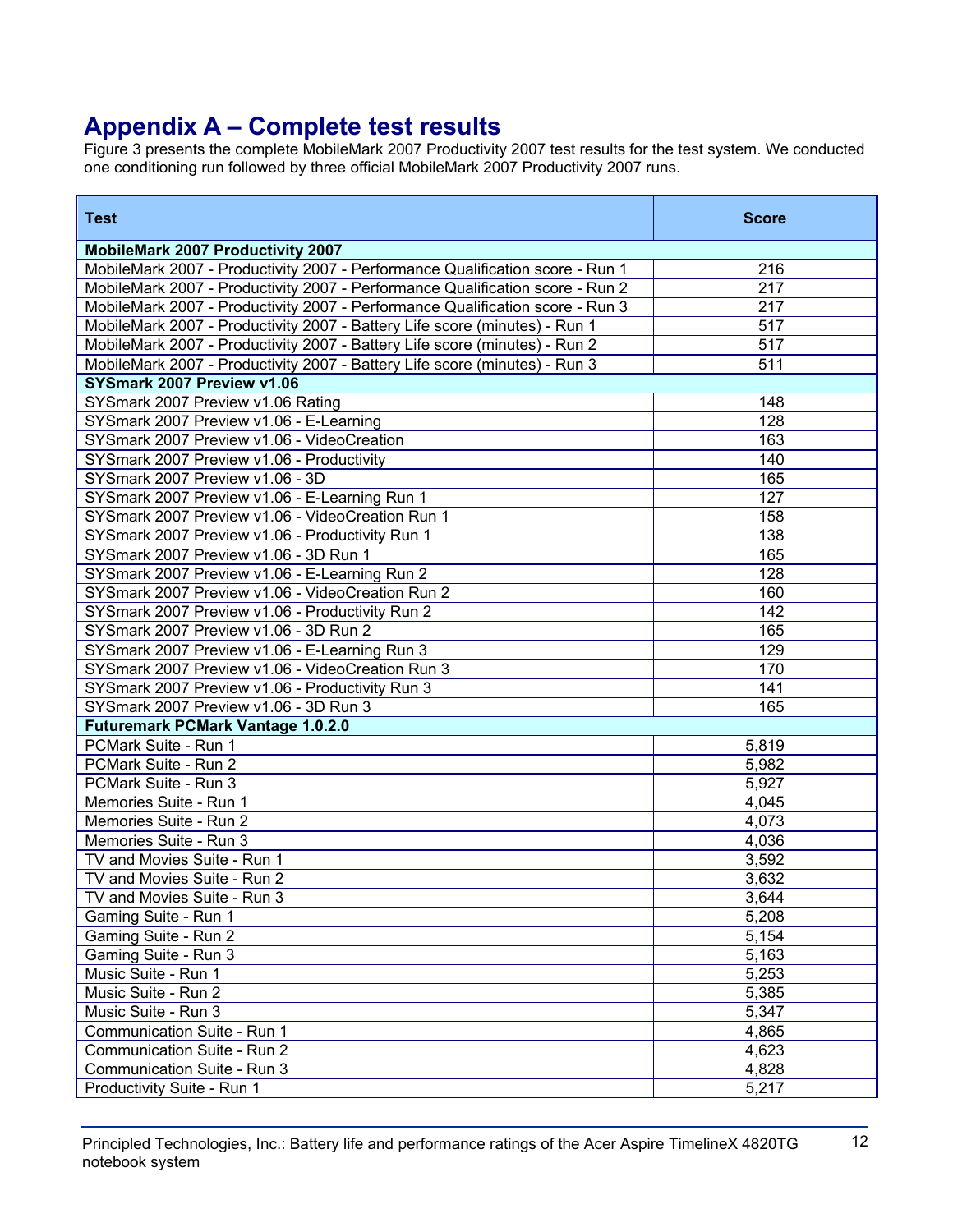| <b>Test</b>                                                          | <b>Score</b> |  |
|----------------------------------------------------------------------|--------------|--|
| Productivity Suite - Run 2                                           | 5,204        |  |
| Productivity Suite - Run 3                                           | 5,164        |  |
| HDD Test Suite - Run 1                                               | 3,322        |  |
| HDD Test Suite - Run 2                                               | 3,187        |  |
| HDD Test Suite - Run 3                                               | 3,306        |  |
| 3DMark06 1.2.0                                                       |              |  |
| 3D Mark Score - Run 1                                                | 7,464        |  |
| SM2.0 Score - Run 1                                                  | 2,724        |  |
| HDR/SM3.0 Score - Run 1                                              | 3,372        |  |
| CPU Score - Run 1                                                    | 2,676        |  |
| 3D Mark Score - Run 2                                                | 7,454        |  |
| SM2.0 Score - Run 2                                                  | 2,718        |  |
| HDR/SM3.0 Score - Run 2                                              | 3,372        |  |
| CPU Score - Run 2                                                    | 2,667        |  |
| 3D Mark Score - Run 3                                                | 7,455        |  |
| SM2.0 Score - Run 3                                                  | 2,717        |  |
| HDR/SM3.0 Score - Run 3                                              | 3,372        |  |
| CPU Score - Run 3                                                    | 2,672        |  |
| 3DMark Vantage 1.0.2 Entry Level                                     |              |  |
| 3DMark Score - Run 1                                                 | 11,923       |  |
| GPU Score - Run 1                                                    | 15,106       |  |
| CPU Score - Run 1                                                    | 7,305        |  |
| 3D Mark Score - Run 2                                                | 11,841       |  |
| GPU Score - Run 2                                                    | 15,106       |  |
| CPU Score - Run 2                                                    | 7,182        |  |
| 3D Mark Score - Run 3                                                | 11,940       |  |
| GPU Score - Run 3                                                    | 15,352       |  |
| CPU Score - Run 3                                                    | 7,184        |  |
| 3DMark Vantage 1.0.2 Performance Level with Post Processing Disabled |              |  |
| GPU Score - Run 1                                                    | 9,035        |  |
| GPU Score - Run 2                                                    | 9,048        |  |
| GPU Score - Run 3                                                    | 9,113        |  |

**Figure 3: Complete benchmark scores for the Acer Aspire TimelineX 4820TG notebook system we tested.**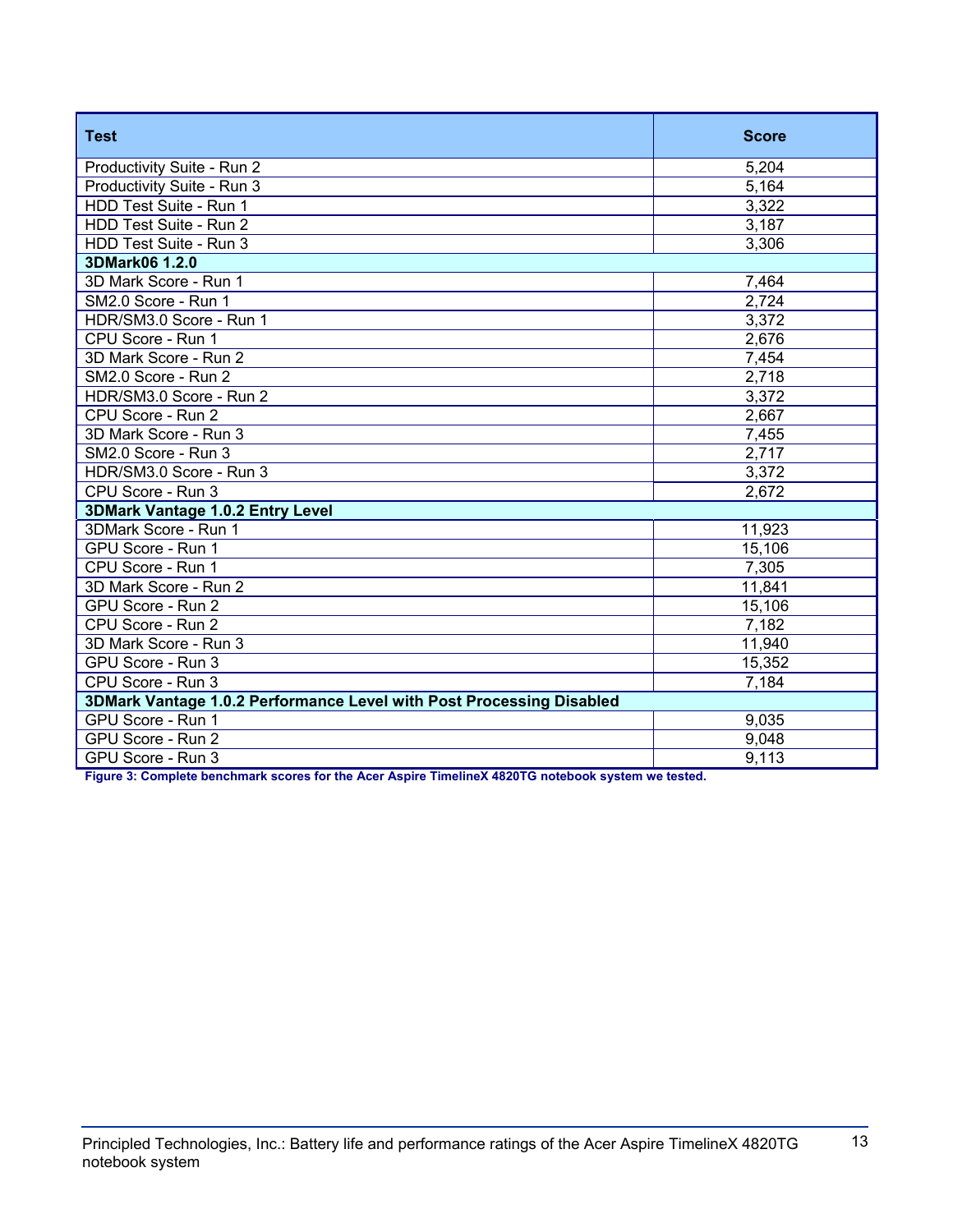# **Appendix B – Test system configuration information**

Figure 4 provides detailed configuration information about the test system.

| <b>System</b>                                                    | <b>Acer Aspire TimelineX 4820TG</b>        |  |
|------------------------------------------------------------------|--------------------------------------------|--|
| <b>General</b>                                                   |                                            |  |
| Processor and OS kernel: (physical, core, logical) /<br>(UP, MP) | 1P2C4L / MP                                |  |
| Number of physical processors                                    | 1                                          |  |
| Single/Dual Core processors                                      | Dual                                       |  |
| System power management policy                                   | <b>Balanced</b>                            |  |
| Processor power-saving option                                    | Enhanced Intel SpeedStep Technology        |  |
| System dimensions (length x width x height)                      | 13 1/2" x 9 5/8" x 1 1/8"                  |  |
| System weight                                                    | 4 lb. 10 oz.                               |  |
| <b>CPU</b>                                                       |                                            |  |
| Vendor                                                           | Intel                                      |  |
| Name                                                             | Intel Core i5                              |  |
| Model number                                                     | 430M                                       |  |
| Stepping                                                         | $\overline{2}$                             |  |
| Socket type and number of pins                                   | Socket 1156 LGA                            |  |
| Core frequency (GHz)                                             | 2.26                                       |  |
| Front-side bus frequency                                         | 2.5 GT/s DMI                               |  |
| L1 Cache                                                         | 32 KB + 32 KB (per core)                   |  |
| L <sub>2</sub> Cache                                             | 512 KB (shared)                            |  |
| <b>Platform</b>                                                  |                                            |  |
| Vendor                                                           | Acer                                       |  |
| Motherboard model number                                         | ZQ1B                                       |  |
| Motherboard chipset                                              | Intel ID0044                               |  |
| Motherboard revision number                                      | 12                                         |  |
| System/motherboard serial number                                 | LXPSE0216101109D4F2500                     |  |
| <b>BIOS</b> name and version                                     | <b>INSYDE</b><br>V1.02 (02/25/2010)        |  |
| <b>BIOS</b> settings                                             | Default                                    |  |
| <b>Memory module(s)</b>                                          |                                            |  |
| Vendor and model number                                          | 2 x 2048 MB Elpida<br>EBJ21UE8BDS0-AE-F    |  |
| <b>Type</b>                                                      | PC3-8500F                                  |  |
| Speed (MHz)                                                      | 1,066                                      |  |
| Speed running in the system (MHz)                                | 1,066                                      |  |
| Timing/Latency (tCL-tRCD-tRP-tRASmin)                            | $7 - 7 - 7 - 20$                           |  |
| Size (MB)                                                        | 4,096                                      |  |
| Number of memory module(s)                                       | $2 \times 2,048$                           |  |
| Chip organization (Single-sided, Double-sided)                   | Double-sided                               |  |
| Channel (Single/Dual)                                            | Dual                                       |  |
| <b>Hard disk</b>                                                 |                                            |  |
| Vendor and model number                                          | Western Digital WD5000BEVT                 |  |
| Size (GB)                                                        | 500                                        |  |
| Buffer size (MB)                                                 | 8                                          |  |
| <b>RPM</b>                                                       | 5,400                                      |  |
| <b>Type</b>                                                      | SATA 3.0 Gb/s                              |  |
| Controller                                                       | Intel 5 Series 4 Port SATA AHCI Controller |  |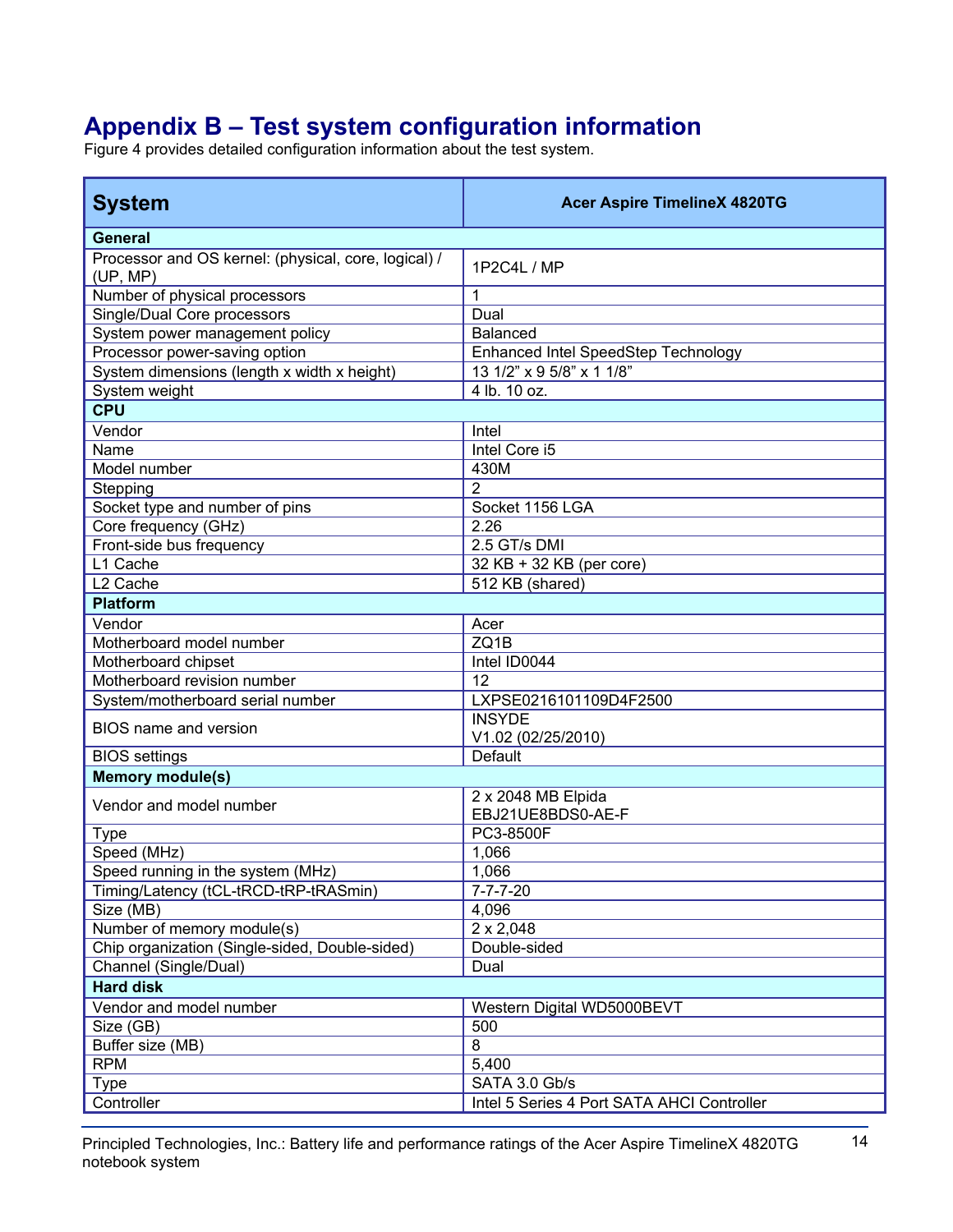| <b>System</b>                        | <b>Acer Aspire TimelineX 4820TG</b>                |  |
|--------------------------------------|----------------------------------------------------|--|
| <b>Driver</b>                        | Intel 9.5.6.1001 (12/17/2009)                      |  |
| <b>Operating system</b>              |                                                    |  |
| Name                                 | Windows 7 Home Premium                             |  |
| <b>Build number</b>                  | 7600                                               |  |
| Service Pack                         | N/A                                                |  |
| File system                          | <b>NTFS</b>                                        |  |
| Kernel                               | ACPI x64-based PC                                  |  |
| Language                             | English                                            |  |
| Microsoft DirectX version            | DirectX 11                                         |  |
| <b>Graphics - Discrete</b>           |                                                    |  |
| Vendor and model number              | ATI Mobility Radeon HD 5650                        |  |
| <b>Type</b>                          | <b>Discrete</b>                                    |  |
| Chipset                              | ATI Mobility Radeon HD 5650                        |  |
| <b>BIOS</b> version                  | 012.020.000.001 (02/24/2010)                       |  |
| Total available graphics memory (MB) | 2,715                                              |  |
| Dedicated video memory (MB)          | 1,024                                              |  |
| System video memory (MB)             | 0                                                  |  |
| Shared system memory (MB)            | 1,691                                              |  |
| Resolution                           | 1,366 x 768 x 32 bit                               |  |
| <b>Driver</b>                        | ATI Technologies Inc. 8.692.1.0 (01/22/2010)       |  |
| <b>Graphics - Integrated</b>         |                                                    |  |
| Vendor and model number              | Intel GMA HD                                       |  |
| <b>Type</b>                          | Integrated                                         |  |
| Chipset                              | Intel GMA HD (Core i5)                             |  |
| <b>BIOS</b> version                  | 1960.0                                             |  |
| Total available graphics memory (MB) | 1,696                                              |  |
| Dedicated video memory (MB)          | 64                                                 |  |
| System video memory (MB)             | $\overline{0}$                                     |  |
| Shared system memory (MB)            | 1,632                                              |  |
| Resolution                           | 1,366 x 768 x 32 bit                               |  |
| <b>Driver</b>                        | ATI Technologies Inc. 8.692.1.0 (01/22/2010)       |  |
| Sound card/subsystem                 |                                                    |  |
| Vendor and model number              | Realtek High Definition Audio                      |  |
| <b>Driver</b>                        | Realtek 6.0.1.6050 (02/22/2010)                    |  |
| Sound card/subsystem 2               |                                                    |  |
| Vendor and model number              | ATI High Definition Audio                          |  |
| <b>Driver</b>                        | ATI Technologies Inc. 5.0.7000.9 (09/18/2009)      |  |
| <b>Ethernet</b>                      |                                                    |  |
| Vendor and model number              | Atheros AR8151 PCI-E                               |  |
| <b>Driver</b>                        | Atheros 1.0.0.23 (12/22/2009)                      |  |
| <b>Wireless</b>                      |                                                    |  |
| Vendor and model number              | Atheros AR5B93                                     |  |
| <b>Driver</b>                        | Atheros Communications Inc. 8.0.0.259 (11/12/2009) |  |
| <b>Optical drive(s)</b>              |                                                    |  |
| Vendor and model number              | TSSTcorp CDDVDW TS-U633F                           |  |
| <b>Type</b>                          | Internal                                           |  |
| Interface                            | CD/DVD RW                                          |  |
| Dual/Single layer                    | Dual                                               |  |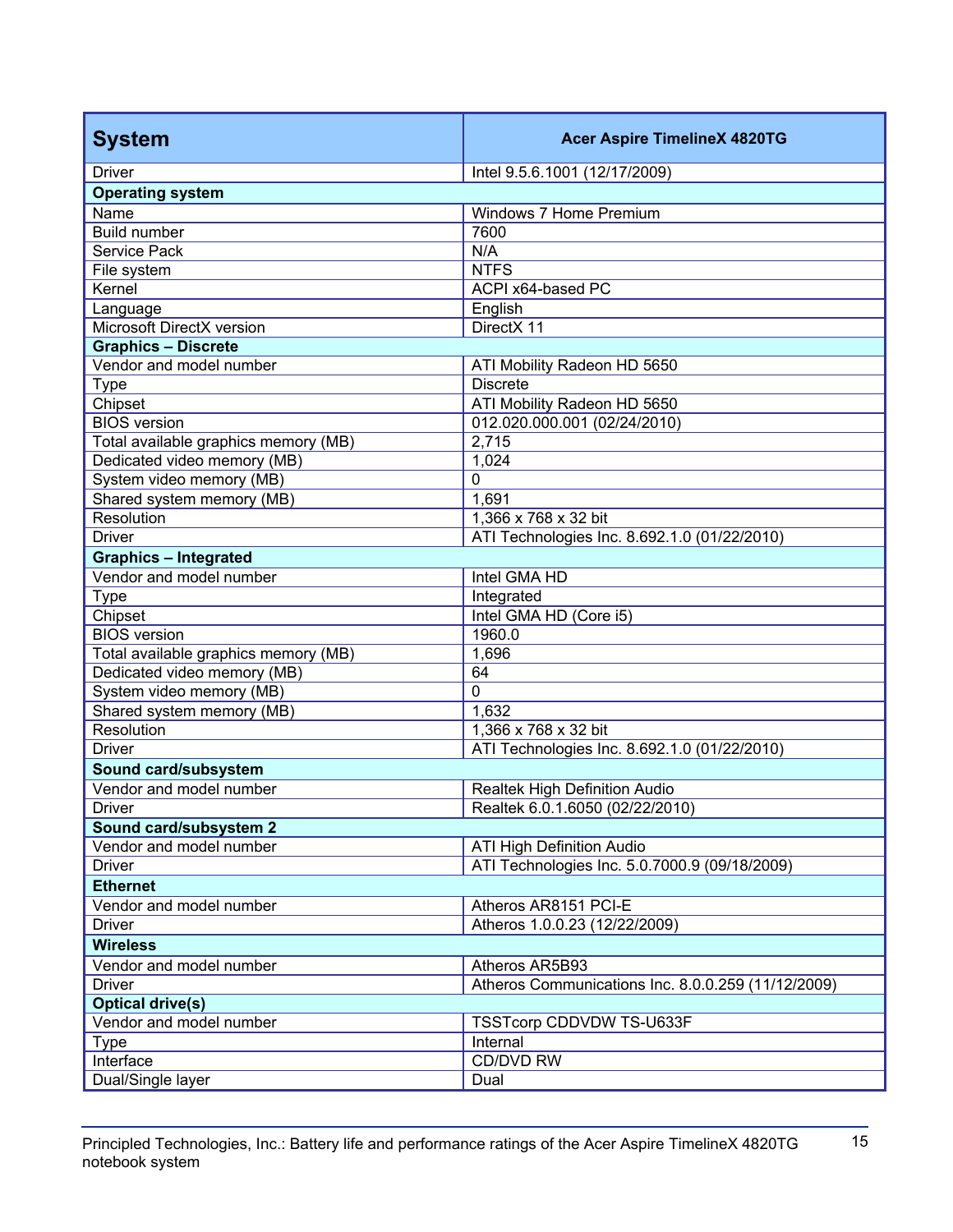| <b>System</b>                  | <b>Acer Aspire TimelineX 4820TG</b>                       |  |
|--------------------------------|-----------------------------------------------------------|--|
| <b>USB ports</b>               |                                                           |  |
| Number                         | 4                                                         |  |
| <b>Type</b>                    | 2.0                                                       |  |
| Other                          | HDMI, Multi-in-1 card reader (SD, MMC, MS, MS PRO,<br>xD) |  |
| IEEE 1394 ports                |                                                           |  |
| <b>Number</b>                  | $\mathbf 0$                                               |  |
| <b>Monitor</b>                 |                                                           |  |
| LCD type                       | <b>LED</b>                                                |  |
| Screen size (inches)           | 14.0                                                      |  |
| Refresh rate (Hz)              | 60                                                        |  |
| <b>Battery</b>                 |                                                           |  |
| <b>Type</b>                    | AS10B7E Lithium-ion                                       |  |
| Size (length x width x height) | 10 1/2" x 1 7/8" x 3/4"                                   |  |
| Rated capacity                 | 6000mAh / 11.1V (66Wh)                                    |  |
| Weight (oz.)                   | 11.7                                                      |  |

**Figure 4: Detailed configuration information for the test system.**